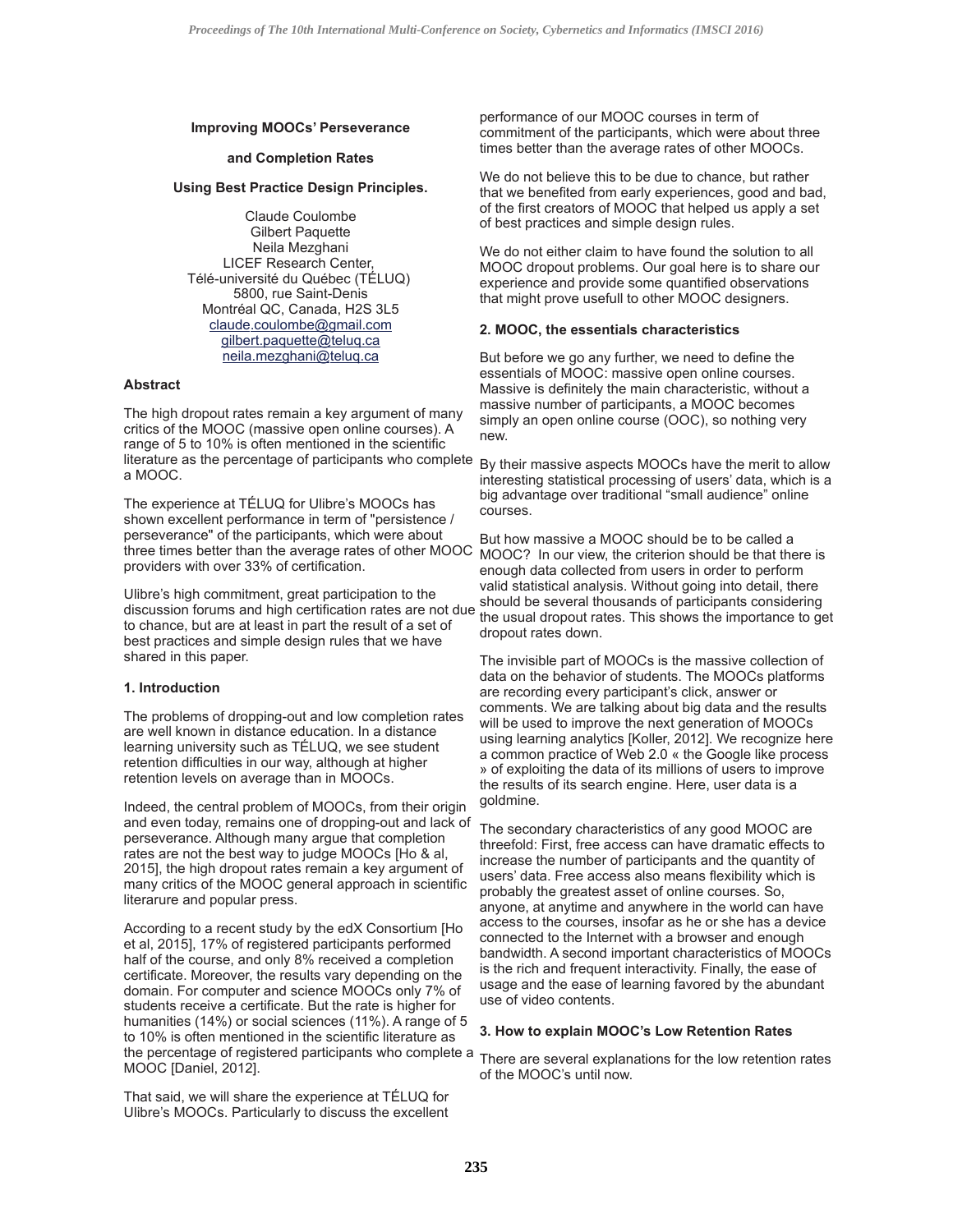First, it takes only a few clicks to be registered for a course on a MOOC platform. Therefore, the MOOCs attract a large number of lurkers and many enroll in courses for which they do not have the prerequisites. We perseverance of the participants, particularly in view of should understand that many participants enroll in out of the poor performance of MOOCs in this area [Jordan, curiosity. Moreover, many people that enroll in a MOOC never return to it (no-show). In the literature, one often mentions the figure of 50% [Jordan, 2014] for these noshow enrolled people. Probably, a lot of them realized that they lack the time required to take a course.

Another reason is that some participants do not want to complete a program or a course. They are looking for a limited number of new knowledge and do not necessarily seek accreditation. Some prospects "shop" their MOOC. There are also auditors who simply browse courses without doing the quizzes or the assessments [Reich, 2014].

Some researchers have suggested that many participants classed as dropouts are still participating in the course in their own way [Onah, Sinclair & Boyatt, 2014]. Other researchers proposed to calculate MOOC completion rates as the percentage of participants who enrolled in a MOOC with the intention to get a certificate of completion [Reich, 2014].

Quite contrary, the fact that the vast majority of MOOCs does not award either diploma nor academic credit may explain in part the lack of commitment for many participants. By the way, verified MOOCs where participants paid a fee to verify their identity (but still do not earn academic credit) have shown more verified participants have received certificate of completion [Leong Son, 2015] but these participants represents less than 2% of all enrolled participants [Ho et international community. al, 2015].

In addition, the large number of participants in a MOOC forbid individual pedagogical support monitoring by tutors, so there is almost no assistance to less motivated or less autonomous ones.

#### 4. The Ulibre's experience

At the end of 2013, the TÉLUQ MOOC's pilot project was launched. It was to become the Ulibre portal in fall 2014. 5.2 Choice of the teacher launching its first two courses based on the open source software platform Open edX [OPEN EDX, 2016].





Like any design process, it is always a question of decision making. These decisions are based on the desired goals and one of those goals was to foster the 20141.

Based on the emerging body of literature on MOOCs, best practices reports and the professionnal experience of the project team in online teaching (TÉLUQ is the distance university of Québec since 1972), we designed the pedagogical scenarios of our MOOCs, realized a large number of instructional videos, and created learning assessment online materials.

#### 5. Methodology - The Ulibre's design guidelines for **MOOCs**

### 5.1 Topic of the course

The first criterion to be considered is the topic of the course itself.

Basically, there are two kinds of MOOCs courses: the introductory courses which are accessible to a wide audience and the highly specialized courses that rely on the wide dissemination of the Web to create a sufficient cohort of interested students.

For our first experience with MOOC, we have choosen the formula which in our view would have the greatest public interest. Furthermore, we wanted to test our capacity to retain participants and increase their commitments from their participants. So, in mean 35 % of completion rate. We have therefore opted for courses not too specialized to remain interesting for a large audience, distributed on all continents in the francophone

> We finally opted for a general public course on the Québec's history (Introduction à l'histoire politique du Québec) abreviated IHPQ and a more professional oriented course in human resources management about work-family balance (Conciliation travail-famille) abreviated CTF. Furthermore, this choice would allow us to compare the two different customer bases of these courses.

We determined that the teacher should be available. good communicator, comfortable in front of camera and all the material had to be available upon a free creative common license.

We believe that the communications skills of the teachers are important, maybe critical to the MOOCs success. However, more investigation should be done.

#### 5.3 Duration and student's workload

At the outset, a criterion that seemed to us very important was the duration of the course. Several studies about experience have shown that the dropout rates were increasing with the duration of a MOOC [Jordan, 2014]. [Mock & Vazquez-Cognet, 2014], [Haber, 2013]. Kathy Jordan reported a negative correlation that reflects the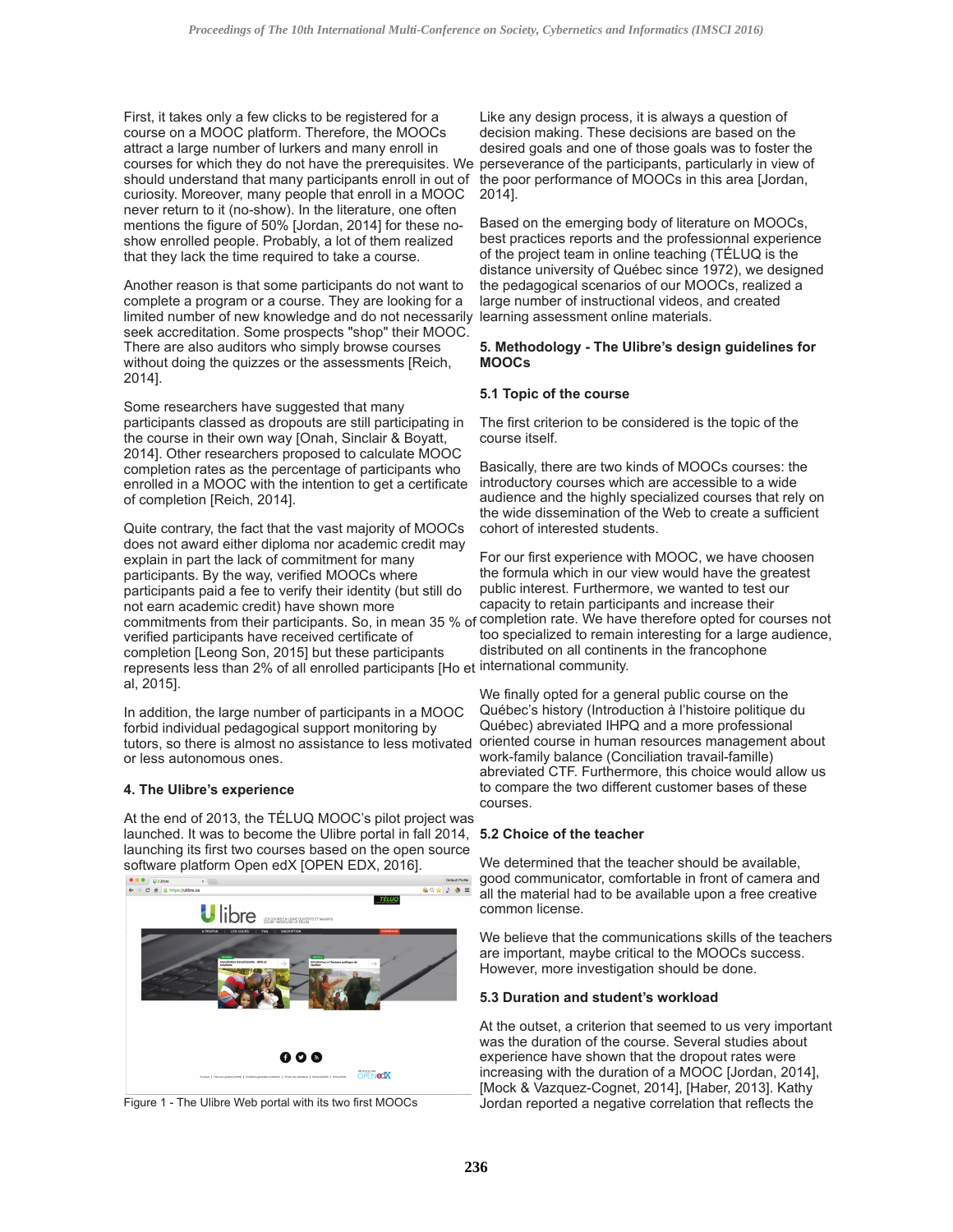fact that a lower proportion of participants have completed courses of longer duration [Jordan, 2014].

The results of experiments in the field show that beyond a month, the dropout rate increases sharply because of the lag between the commitment required on the part of learners and their limited availability and lack of time [Jordan, 2014], [Mock & Vázquez-Cognet, 2014]. To improve persistence, it seems best to create two fourweeks MOOCs rather than a single eight-weeks MOOC.

There were also advantages in terms of costs and development efforts for a short MOOC. We finally opted for duration 5 to 6 weeks.

Another important criterion, is the student's workload. Since, MOOCs mainly attract graduates and lifelong learners with full time job and family, students workload should be setup for their active lives and their lack of time [Leong Son, 2015]. Ulibre is not an exception with 63% CTF and 57% IHPQ of university graduates and between 60% and 78% of active workers.

Thus, we have fixed the workload to be about two hours a week. That said, the courses also contain a large range published on the blog of George Siemens [Siemens, of optional readings and an extensive webography which 2012]. can make motivated participants work for many hours.

This brings us to a decision between session based courses (scheduled) or self-paced (always available) courses that are more flexible. Although it's still debated, the session-based course appeared most likely to lead a evaluation and peer review. We tend to see the cMOOC greater commitment from the participants. Accordingly, the two MOOCs have been divided into weeks, 5 and 6 weeks respectively.

Finally, we gave an additional two weeks at the end to allow latecomers to complete the course.

#### **5.4 Completion certificate**

It has been established that even weak form of recognition, like completion certificates can improve commitment [Leong Son, 2015].

The participants who complete the assessment activities interactivity with a mark of 60% or more receive a certificate of completion. It is noteworthy that participation in assessment questions is not required for the courses, but content. it is required for obtaining a certificate of completion.

Moreover, successful participants to the CTF MOOC can potentially earn continuing education credits awarded by the CRHA (Ordre des conseillers en ressources humaines agréés), a professionnal association.

# **5.5 Pedagogy**

The pedagogical bases of MOOC are active learning (learning by doing), fine granularity for teaching activities, we sought to limit the length of videoclips[Guo, 2013], interactivity with participants and mastery learning [WIKIPEDIA, 2016], [Glance, Forsey & Riley, 2013]. MOOC's are mostly focused on behaviourist methods of teaching and transmissive pedagogy.

MOOC's platforms are trying to put emphasis on interactivity rather than serving as a digital resource

management system like the majority of traditional learning management platform (LMS) [Kauffman & Kauffman, 2015].

MOOCs also offer a bit of social learning in the form of discussion forums.

In a nutshell, nothing very innovative, other than, perhaps the MOOC's emphasis on interactivity and the finer granularity of the activities.

That said, we think that the ultimate promise of the MOOCs will emerge from the learning analytics which can be used to personalize teaching for each student [Norvig, 2013]. The term refers to educational platforms that can adapt themselves to each learner and propose optimal training route. This is called data driven pedagogy.

# 5.5.1 Category of MOOC

A first design decision was the choice of the category of MOOC, either an xMOOC or a cMOOC according to the nomenclature proposed by Stephen Downes and

Recall that cMOOC (with c for connectivist) has a student-centered pedagogy favoring the generation and sharing of knowledge among participants without an omnipotent teacher and proper assessment if not selfmore like a community of practice than a classical class.

On the other hand, the so-called xMOOC or knowledge transfer MOOC (with the "x" in reference to exponential describing the massive participation or maybe the word eXtension) follows a more traditional transmissive pedagogy.

For this first experience with MOOC, we opted for a more traditional xMOOC approache, which also represents the vast majority of existing MOOCs.

# 5.5.2 Rich interactive experience - video and

We made the choice of video as the main support for

It has long been established that text-based instruction is perceived more difficult and demanding more efforts than video-based instruction. There is also a significant difference in motivation between the two [Choi & Johnson, 2005].

The lack of attention and the typical multitasking behavior of digital natives require that we chopped up long lecture, favoring short clips, also a common practice. Therefore, [Schaffhauser, 2015].

Then, we have also attached importance to reducing the granularity of activities. We have focused on numerous videoclips interspersed with exercises. This choice promotes immediate active practice from the participants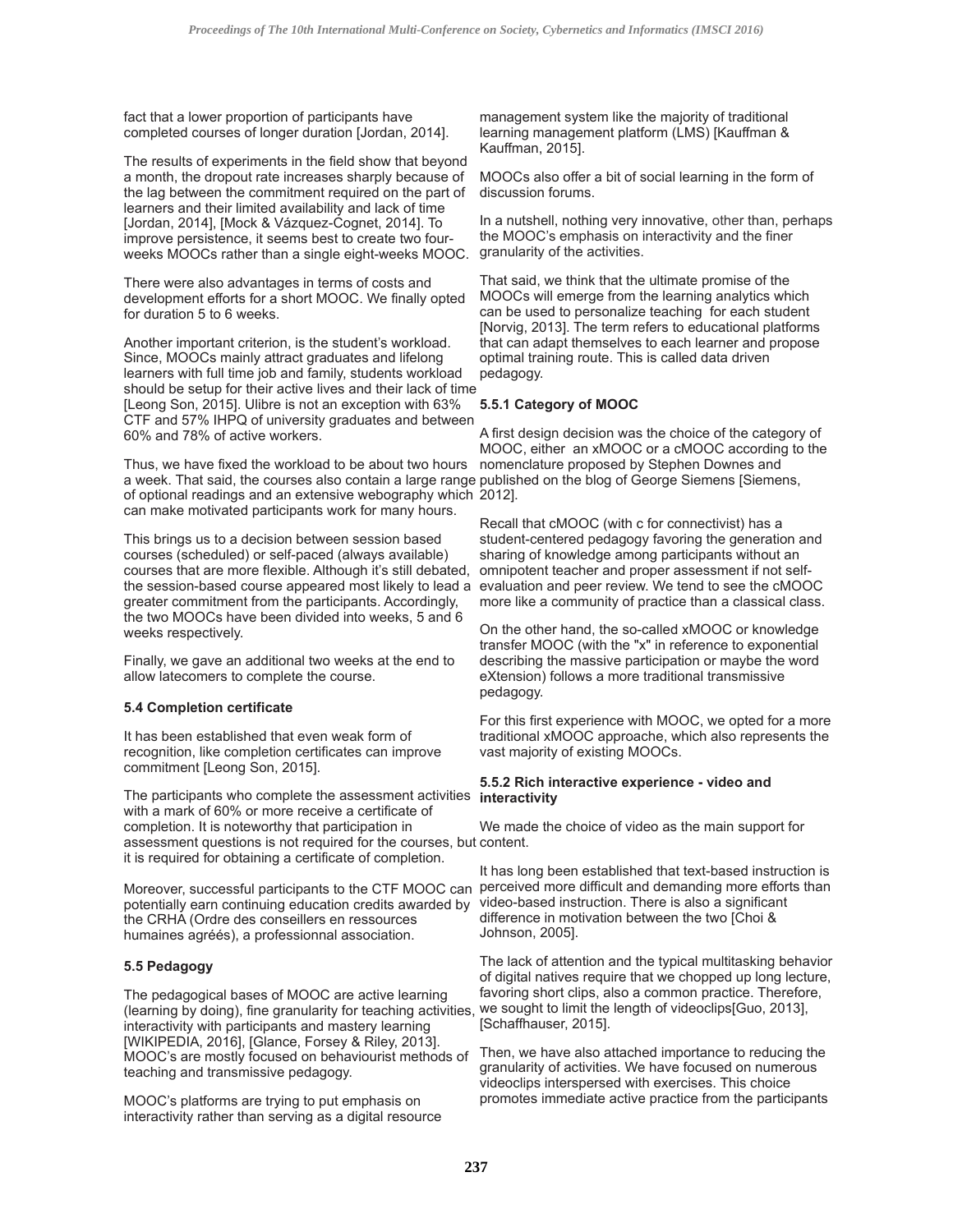and adapts better to the participants' availability and ability to concentrate.

In this regard, the MOOCs provided by Udacity are exemplary. Often at the forefront of MOOC's technology and business model, Udacity's course content is chopped small quiz that can serve as appetizer or pre-test to into small segments of 1 to 4 minutes with often a lot of interactivity [UDACITY, 2016]. This format is a lot more digestible that the one hour and half long filmed courses of the OpenCourseWare (OCW) initiative in the late 1990s.

That said, we need to focus on more interactivity with participants. We must avoid the passive viewing of videos even if they are short durations.

Indeed. for some time we known that "traditional lecture mode" does not work as well as an "interactive engagement mode" [Hake, 1998]. A recent study confirms that active learning increases student performance in science, engineering and mathematics [Freeman et al, 2014].

In many ways short videoclips accompanied by exercises automatically evaluated to check the understanding of students, that is an active learning strategy, represent a significant improvement over many courses currently taught in classrooms where a three hours long lecture provoke students to half-listen, surf the Web, tweet, write SMS or chat on their smartphones.

Over and all, the Ulibre's team opted for a small number of activities combining short videoclips, multiple-choice questions (MCQ), self-corrected essays at the end of each module, additional readings and participation in forums.

#### 5.5.3 Evaluation

Given the massive nature of MOOCs, the only types of evaluation that can be performed « automatically » are rather superficial. The learning assessments in a MOOC are mainly achieved by online tests (multiple-choice questions or MCQ) automatically graded but also by auto-grading or peer assessment where each participant rate the other participants.

The difficulty of activities and assessments is increased gradually during time in order to promote commitment, avoid discouragement, and favor the Foot-in-the-door (FITD) technique. Essentially, FITD or social compliance procedure states that the more someone goes along with small commitments, the more likely she feels willing to continue with larger commitments [Burger, 1999].

Another design decision was to exclude the use of the peer review, which despite its proven pedagogical qualities was likely to increase the dropout rates as reported by experience feedbacks [Jordan, 2014], [Onah, Sinclair & Boyatt, 2014].

### 5.5.5 Participants' support - initiation, discussion forums and newsletters

The support to participants is one of the weakest parts of any MOOC.

Like many other MOOCs, we decided to start the courses with a first week module called "Course presentation and platform overview". This short module includes: an overview of the course, a guided tour of the technical platform (in our case the student module of Open edX), a assess the participant's initial knowledge, a survey to establish the participant profile, a first discussion forum ("Hi there!") where the student is invited to introduce herself / himself and a small section called "To succeed, organize your time!".

Since the large number of participants, individual human pedagogical support is not practical in free MOOCs. Unlike in commercial MOOCs, in free MOOCs, the participant has not the possibility to pay for individualized support by a human tutor. Support will generally be transferred to the community via the discussion forums.

The discussion forums are integral parts of the MOOCs' platforms. They are places of interaction and exchange essential in this type of course although, as a rule, the participation to forums is not assessed. Discussion forums are also where participants are invited to comment on the course, to ask questions about the quiz or technical issues.

The forum "Hi there!" where participants were asked to introduce themselves seems important to help with the meet-and-greet, melting the ice and create interaction between the participants. Futhermore, as social media show everyday, people are quite willing to talk about themselves. That said, our previous experiences have shown that a discussion forum without any management is going in all directions, often aimlessly. So we opted for a discussion forum moderated by a community manager or facilitator.

In order to keep the contact alive with participants, we have also added the sending of a weekly newsletter. In this email, the facilitator announces the contents of the new module and looks back on the main events of the previous module. Futhermore, these emails are added to the "News & events" section of the MOOC.

This weekly email lets you share information with participants to try to make them want to be involved in the forums. This is also the way to answer general questions raised by several participants. This weekly reminder by email has a steering function to discover new content and stimulates perseverance. Writing newsletters is a animation activity which can affect a greater number of participants than the animation of the discussion forums as such. It is therefore essential to bring them great care.

To counter the dropping out, we must allow each participant to know where he is in his learning. In this regard, it may be interesting to know that the Open edX platform provides a dashboard that helps the participant to know is progress.

# 6. Results

We now look at the results obtained by Ulibre on the perseverance and certification of participants.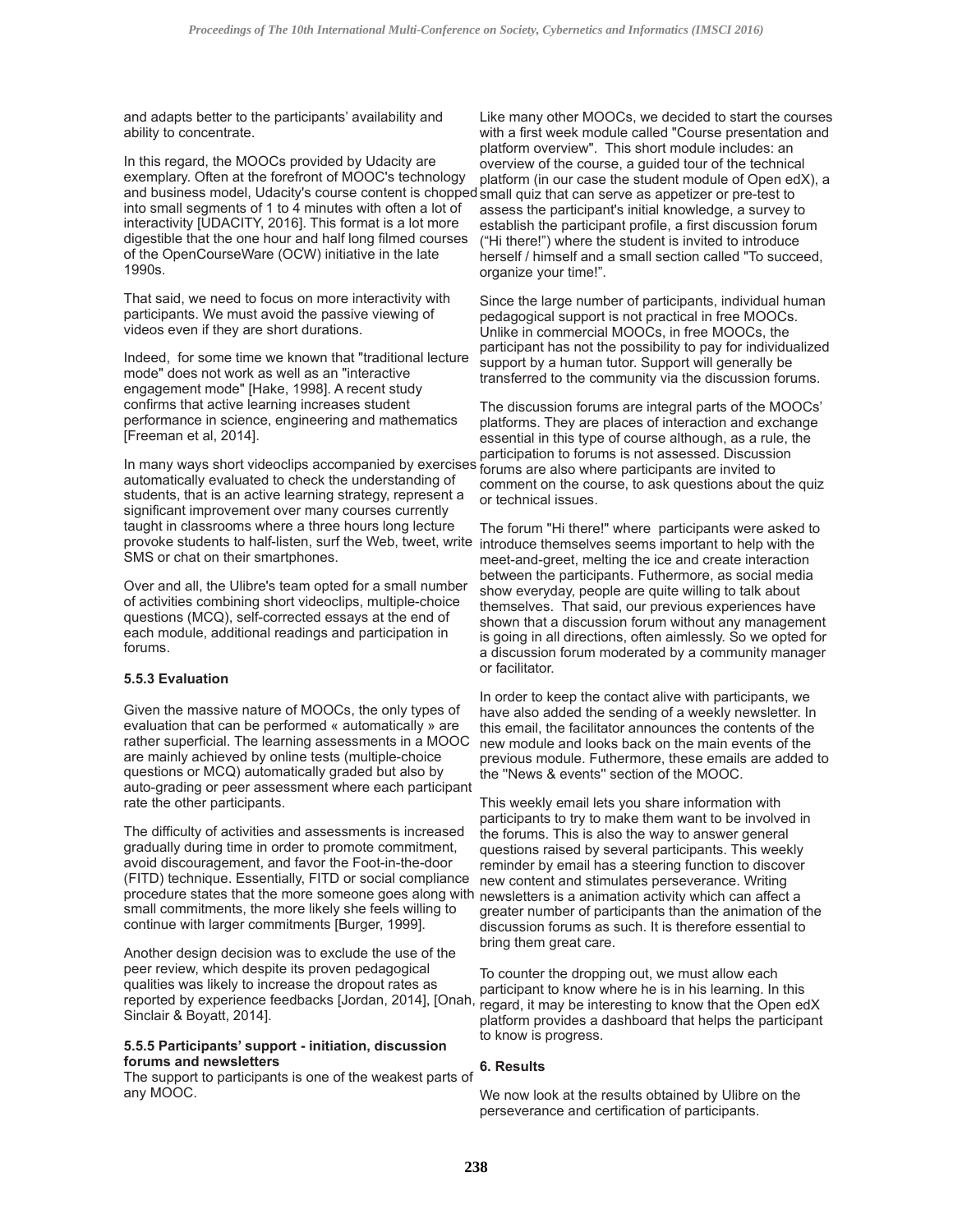Firstly, we have to define "active learners". In the case of of the range for the participation of learners in its both Ulibre, active learners designate participants who have answered most of the introductory survey, but not necessarily completed this survey of twenty-six questions.

We believe that the active learner definition we used is more demanding, than in many other studies where active learners are simply "coming back" participants, in<br>contrast with the "no-show" who never return to the course after their initial enrollment [Ho et al, 2015].



Figure 2 - Evolution of participants commitment in the two MOOCs

Consider the MOOCs' participation curve (figure-2) throughout the life of the two courses. We notice a characteristic S-curve (sigmoid), reflecting a slow drop at the beginning and then accelerated stall until an inflection forum's trick, moderate the forum, send a weekly email. point after the 2nd week, then we see a gradual

slowdown in the dropout rate until the end of course

| <b>MOOCs' Participants</b><br>Commitment | <b>Ulibre</b><br><b>CTF</b> | <b>Ulibre</b><br><b>IHPQ</b> | <b>Jordan</b><br>.20141 | <b>IHo et</b><br>al, 2015] |
|------------------------------------------|-----------------------------|------------------------------|-------------------------|----------------------------|
| % Active Learners                        | 54 %                        | 65 %                         | 54 %                    | 53 %                       |
| % Active Learners Certification          | $33\%$                      | 35%                          | 9.8%                    | 9%                         |
| % Enrolled Participants Certification    | 18 %                        | 23%                          | 6.5%                    | 5%                         |

Table 1 - Persistence rates in Ulibre compared to the literature average

Nonetheless, for Ulibre we count about 60% of active learners (CTF 54%, IHPQ 65%). This is an excellent result when you look at the literature which reports only 30% of active learners these days (70% of non-active or no-show) [Hill, 2013]. Thus, Ulibre lies clearly at the top

MOOCs, CTF and IHPQ.

Even more important, both Ulibre's MOOCs show respectively certification rates of 18% (CTF) and 23% (IHPQ) for enrolled participants since these rates are reported on the number of enrollments. That means more than 33% for certification rates, if we rather consider the "active learners".

We have to compare these numbers against 6.5% and 5% respectively for enrolled participants and 9.8% and 9% for "active learners" in two recent studies [Ho et al, 2015] and [Jordan, 2014].

Another interesting measurement is the participation to the discussion forums. Once again, Ulibre's MOOCs distinguishe themselves with a participation rate of 51% for active learners (or 28% of enrolled participants) with an average of 2,4 comments by author for CTF's MOOC. The rates are 45% of active learners (29% of enrolled) with a same average of 2.4 comments by author for the IHPQ's MOOC. A statistic found in the literature reveals as fewer than 10% of all students enrolles posted in discussion forums [Zhang, 2013].

### 7. Discussion

Ulibre's high commitment and certification rates are not due to chance, but are the result of a set of best practices and simple design rules that we have shared in this article.

For example, a major constraint is the  $\kappa$  lack of time  $\kappa$  of the typical participants to a MOOC. In order to solve this problem many simple design rules may apply: limit the MOOC's duration to about one month, ask for a manageable workload, use primarily video content. reduce the granularity of activities, give an additional two weeks for latecomers.

Other design rules in order to improve motivation and involvement in work are: apply the foot-in-the-door technique, favor short videoclips, put emphasis on interactivity and active practice, give immediate feedback, offer certificate of completion, favor the participation in discussions forum using the "Hi there!"

That said, there could be some bias. One possible bias would be that these MOOCs were particularly easy to complete. We do not believe that to be the case, at least not compared to MOOCs in similar fields. For instance, 20% of the MOOCs assessments where open questions that required participants to write short texts which are not considered particularly appealing by participants.

The proposed MOOC's design was a pretty important change for TÉLUQ where traditional courses make little use of video content, the text being privileged. In TÉLUQ's usual online courses there is almost no interactive tests automatically graded or peer reviewed. All the corrections being made by human tutors in general. From the experience of verified MOOCs one can conclude that even a small financial commitment can raise MOOC's certification rates to over 50% [Ho & al,